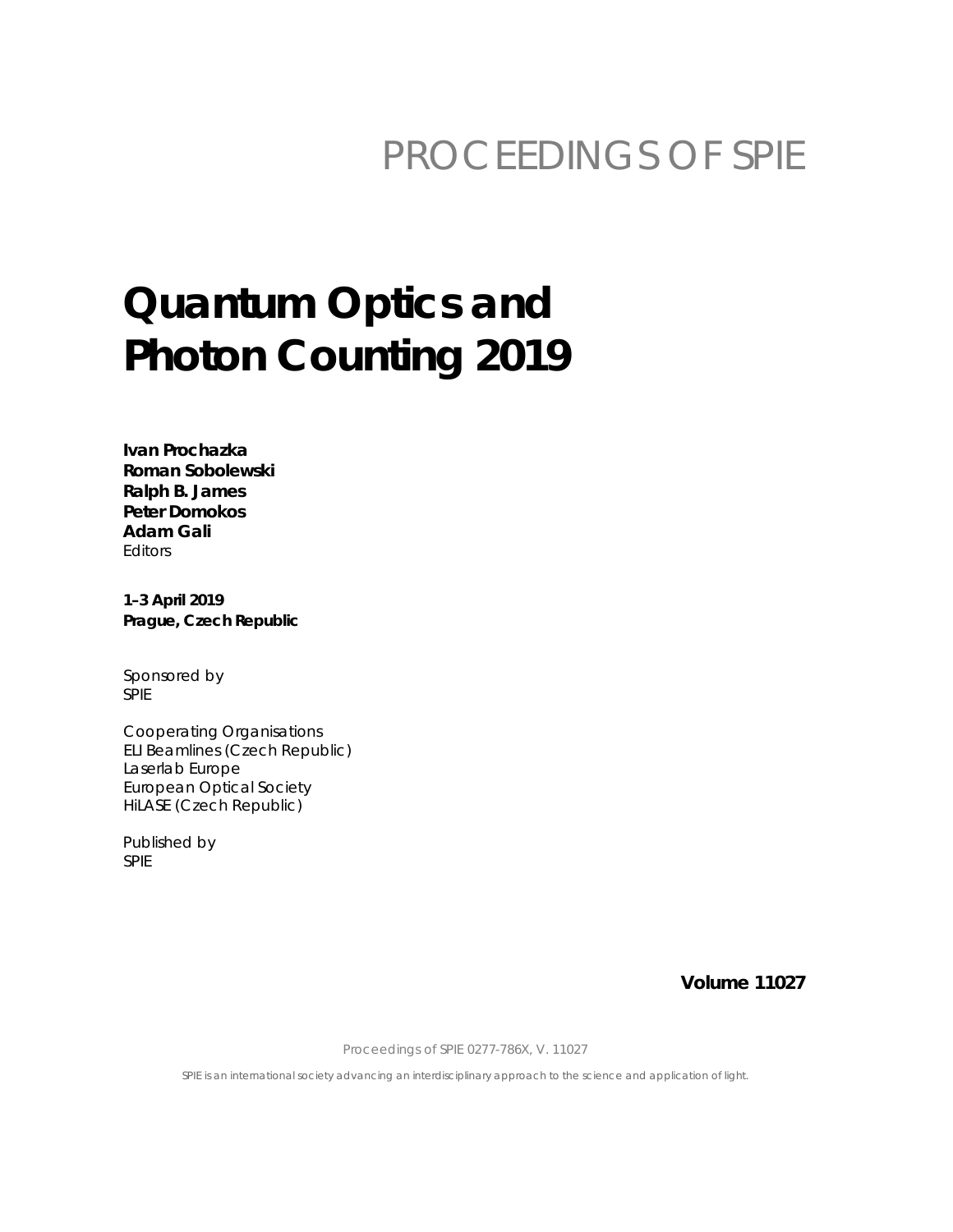The papers in this volume were part of the technical conference cited on the cover and title page. Papers were selected and subject to review by the editors and conference program committee. Some conference presentations may not be available for publication. Additional papers and presentation recordings may be available online in the SPIE Digital Library at SPIEDigital Library org.

The papers reflect the work and thoughts of the authors and are published herein as submitted. The publisher is not responsible for the validity of the information or for any outcomes resulting from reliance thereon.

Please use the following format to cite material from these proceedings:

Author(s), "Title of Paper," in Quantum Optics and Photon Counting 2019, edited by Ivan Prochazka, Roman Sobolewski, Ralph B. James, Peter Domokos, Adam Gali, Proceedings of SPIE Vol. 11027 (SPIE, Bellingham, WA, 2019) Seven-digit Article CID Number.

ISSN: 0277-786X ISSN: 1996-756X (electronic)

ISBN: 9781510627208 ISBN: 9781510627215 (electronic)

Published by **SPIF** P.O. Box 10, Bellingham, Washington 98227-0010 USA Telephone +1 360 676 3290 (Pacific Time) · Fax +1 360 647 1445 SPIE.org Copyright © 2019, Society of Photo-Optical Instrumentation Engineers.

Copying of material in this book for internal or personal use, or for the internal or personal use of specific clients, beyond the fair use provisions granted by the U.S. Copyright Law is authorized by SPIE subject to payment of copying fees. The Transactional Reporting Service base fee for this volume is \$18.00 per article (or portion thereof), which should be paid directly to the Copyright Clearance Center (CCC), 222 Rosewood Drive, Danvers, MA 01923. Payment may also be made electronically through CCC Online at copyright.com. Other copying for republication, resale, advertising or promotion, or any form of systematic or multiple reproduction of any material in this book is prohibited except with permission in writing from the publisher. The CCC fee code is 0277-786X/19/\$18.00.

Printed in the United States of America by Curran Associates, Inc., under license from SPIE.

Publication of record for individual papers is online in the SPIE Digital Library.



Paper Numbering: Proceedings of SPIE follow an e-First publication model. A unique citation identifier (CID) number is assigned to each article at the time of publication. Utilization of CIDs allows articles to be fully citable as soon as they are published online, and connects the same identifier to all online and print versions of the publication. SPIE uses a seven-digit CID article numbering system structured as follows:

. The first five digits correspond to the SPIE volume number.

• The last two digits indicate publication order within the volume using a Base 36 numbering system employing both numerals and letters. These two-number sets start with 00, 01, 02, 03, 04, 05, 06, 07, 08, 09, 0A, 0B ... 0Z, followed by 10-1Z, 20-2Z, etc. The CID Number appears on each page of the manuscript.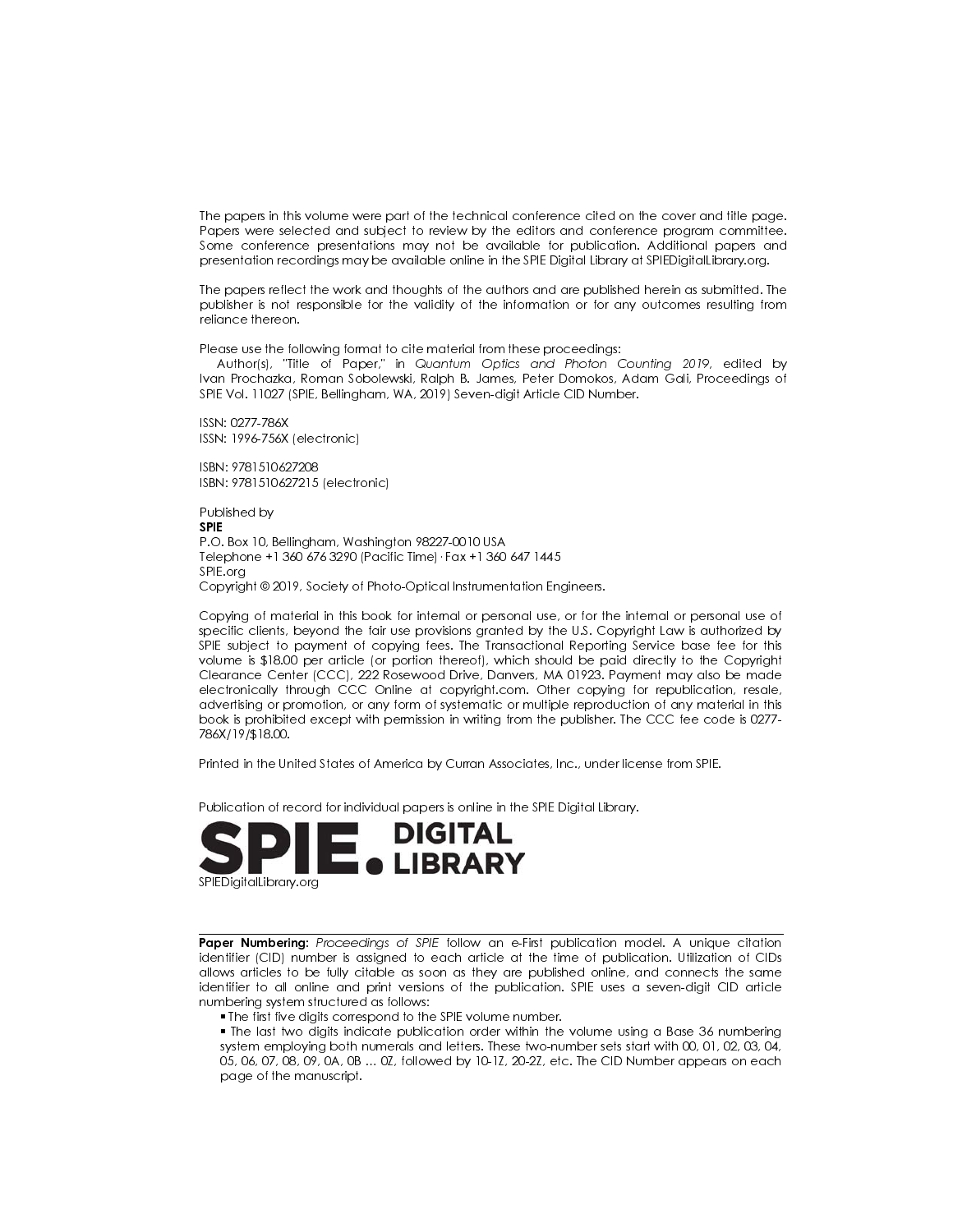### **Contents**

- 
- 
- 

#### j SESSION 1 QUANTUM STATES AND PHOTON COUNTING I

 11027 04 Timing properties of superconducting nanowire single-photon detectors (Invited Paper) [11027-2]

#### j SESSION 2 QUANTUM STATES AND PHOTON COUNTING II

- vii Confere<br>
ix Introduc<br>
SESSION 1 QUANTUI<br>
11027 04 Timing p<br>
11027 02 QUANTUI<br>
11027 07 Towards<br>
11027 07 Towards<br>
11027 08 Lunar las<br>
11027 08 Photon c ix Introduction<br>
SESSION 1 QUANTUM STATES AND PH<br>
11027 04 Timing properties of super<br>
11027 04 QUANTUM STATES OF SESSION 2 QUANTUM STATES AND PH<br>
11027 07 Towards absolute all optic<br>
11027 08 Lunar laser ranging utilizin<br>  $\frac{1}{2}$ SESSION 1 QUANTUM STAND 11027 04 Timing proper<br>
11027 04 Timing proper<br>
11027 07 QUANTUM STAND 11027 07 Towards absoc<br>
11027 08 Lunar laser ra<br>
11027 08 Photon count<br>
11027 08 Sub-nanosec 11027 07 Towards absolute all optical satellite range finding by photon counting (Invited Paper) [11027-6]
- 11027 08 Lunar laser ranging utilizing a highly efficient solid-state detector in the near-IR [11027-7]
- 11027 09 Photon counting detector package optimized for space debris optical tracking [11027-8]
- 11027 0B Sub-nanosecond gating of InGaAs/InP SPAD (Invited Paper) [11027-10]

#### j SESSION 3 QUANTUM STATES AND PHOTON COUNTING III

- 11027 0D Multiuser optical information authentication using photon counting in spiral phase transform domain [11027-13]
- 11027 0F Distance accuracy evaluation of airborne ghost image via sparsity constraints LiDAR system [11027-15]

#### j SESSION 4 QUANTUM STATES AND PHOTON COUNTING IV

11027 0H Efficient entanglement generation in exciton-polaritons using quantum control [11027-12]